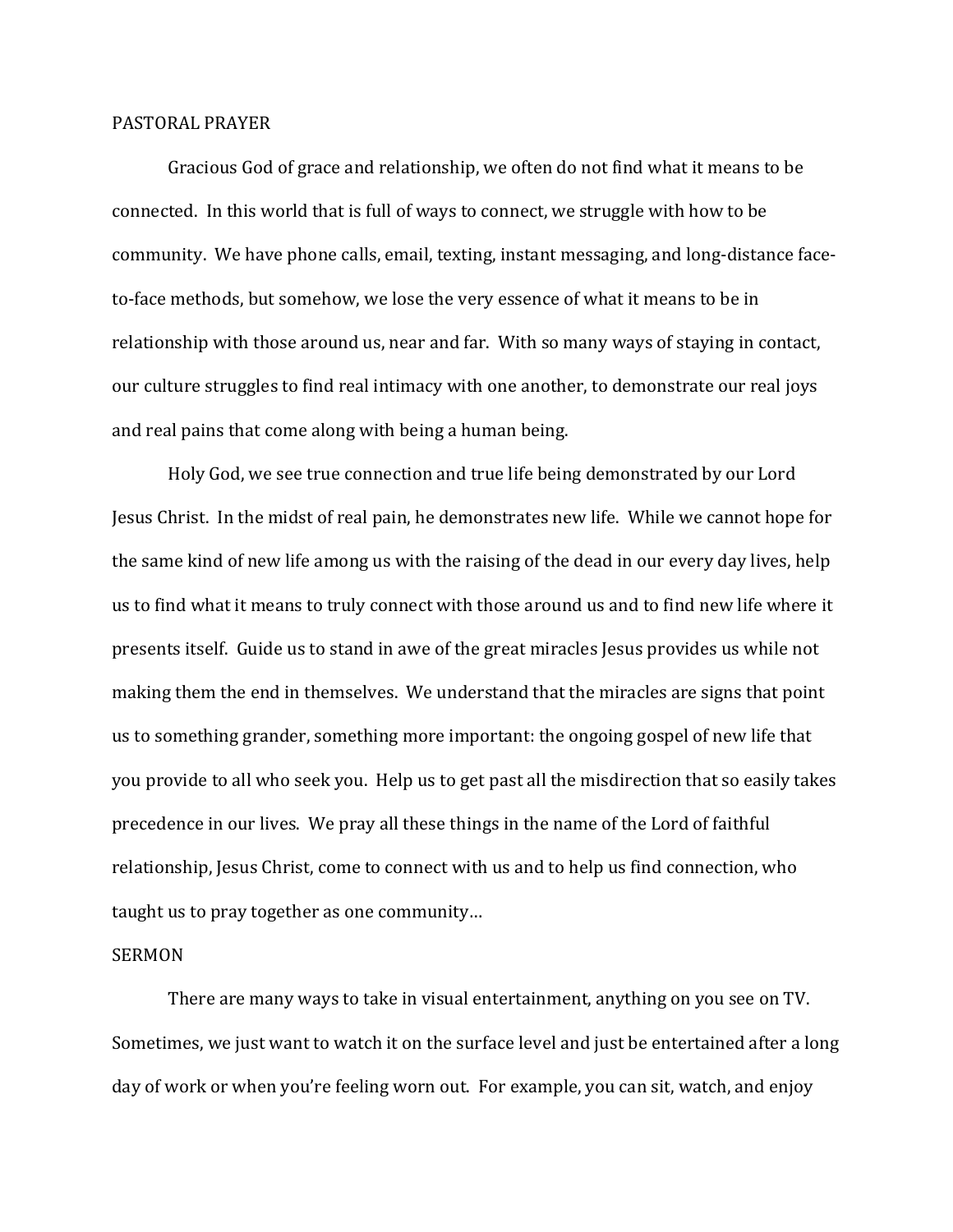sports. That can be one of its great joys. Simply cheering for a team can really make you one with a community that shares one great passion. On the other hand, another way to enjoy sports is to understand every part of the game at every turn. One can take apart each play, see the tactics, understand what every player is doing and why he or she is doing it. The formations, the personnel and the movement all become key. This is especially applicable to football. As such, one of the greatest tactics of football is misdirection. You want the opposition to look the other way while you're trying to accomplish your goal. The offense is consistently seeking to get the defense out of place so it can take advantage of that. That can be through the play action pass, where you fake a handoff to the running back, or it can be through faking a pass and handing it off to the running back, for instance. The defense is trying to hide what its plans are so that they can be in the best place to stop the offense or get a turnover. Misdirection is always the key, for it puts one thing apparently ahead while there is something else going on that is really the point.

These stories also have a great misdirection, but while that is necessary in football, in scripture, it's not that we are intended to be misdirected in these stories. The stories of Elijah and Jesus really go hand-in-hand with their relationships to these women in the scriptures and the connections with their sons. While we want to focus naturally on the miracles of raising the sons from the dead, that is never really the point of the stories. No, the focus is naturally upon the women, their sufferings, and how they are called into a form of new life by Jesus and Elijah. Through the actions of Elijah and Jesus, the women find comfort and a future in the midst of their difficulty.

Elijah and Jesus saw humanity where other people would not. Elijah was served in a dire time by this widow, and in her time of need, he restored life to this woman's son. What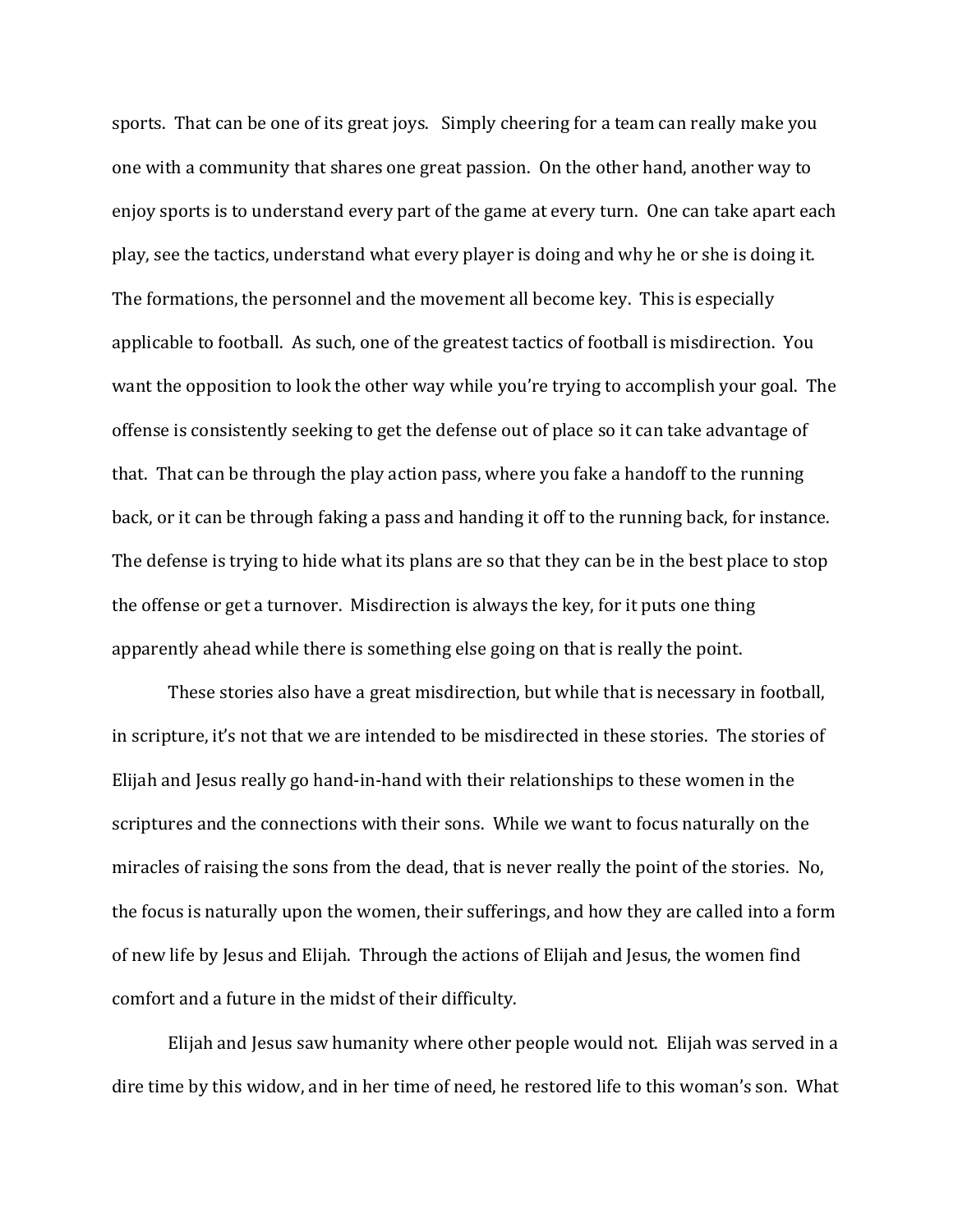makes this story so amazing is that he finds faithfulness with this woman even though she was not from Israel; she didn't even worship the God of Israel! Scripture says very clearly that she tells Elijah, "As the LORD your God lives…" Elijah and God, it seems, crosses borders to find faithfulness, beyond the bounds of what we would think a faithful person is. In the next story of Jesus, One comment offered up about this story in the podcast "Sermon Brainwave" is that Jesus' first statement is totally ridiculous. Think about how difficult that would sound if someone would come up to you and say that in her situation. I would be in deep trouble with my pastoral care instructors if I told a care receiver what Jesus said to this woman: "Do not weep." That comment by itself is not about fostering relationship and being with another person. For me, it would be heartless, but for Jesus, it is just part one that leads to the next part. As they said, what validates that statement is what comes after it: "Young man, I say to you, rise!" The widow is not without her son anymore. Obviously, these two stories are linked. The people around Jesus remember that story of Elijah, and they call Jesus a prophet in the same tradition. However, Jesus offers so much more.

So, the question is, what is the point? We are led to believe through the basic narrative of the story that the point is that Elijah, the prophet of God, and Jesus, the Messiah, are able to bring people back from the dead. Therefore, should we say that these are stories mainly about the miracle of raising people from the dead? I would venture to say that it is not the point. We take such awe at the miracles of Jesus, from restoring sight to the blind, allowing people to walk once again, and we want to celebrate them. However, as people of faith, that's just like watching a football game without really thinking about what is happening behind the scenes to produce the action of the game. These are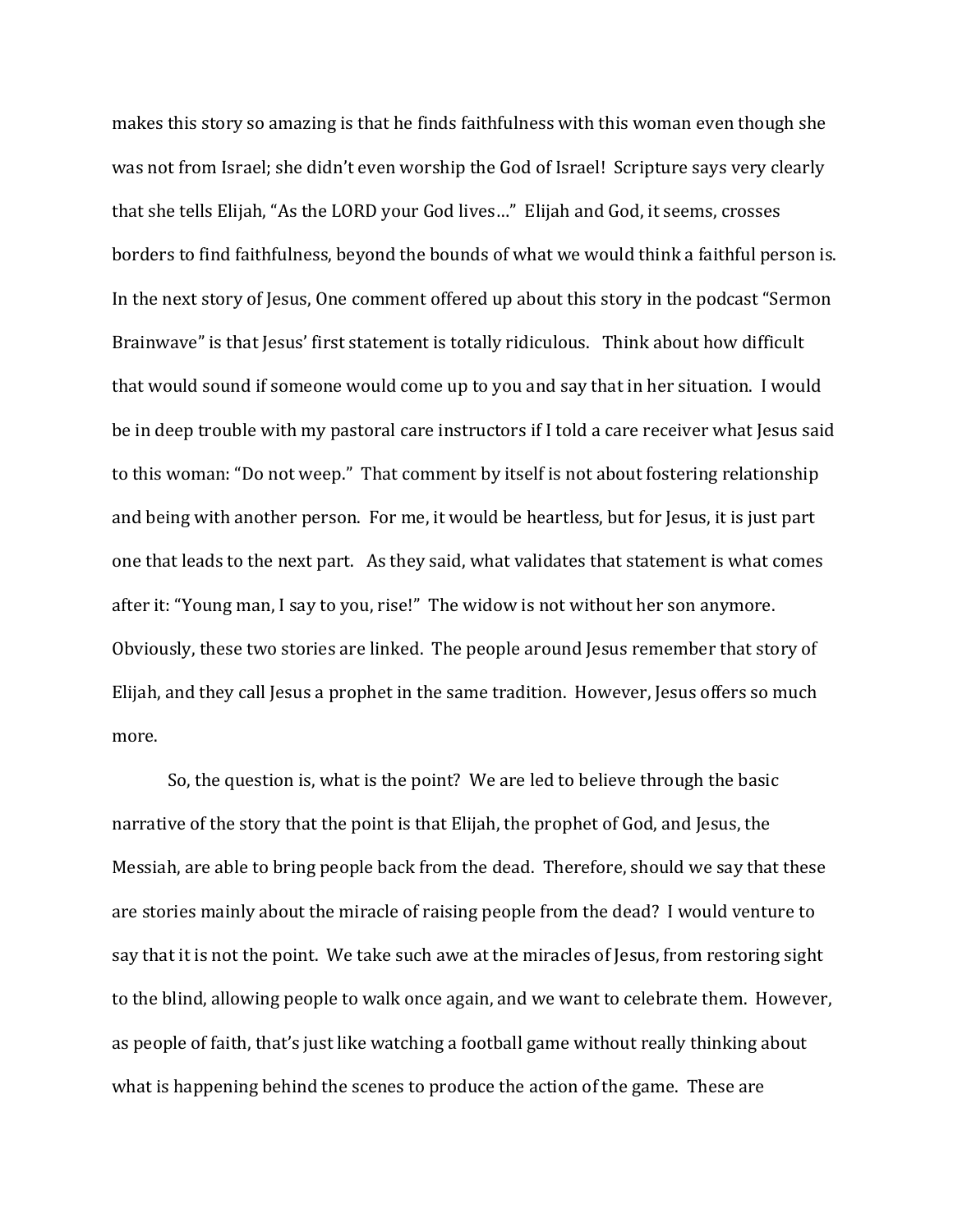meaningful stories about great men of God raising people to life once again, but there is a deeper message that is just as applicable to us today. This ensemble is much more than the restoration of two widows' sons to life. It is about reclaiming the future in the midst of so much darkness. It's about fostering new life and new relationship. Both examples show a widow who has lost her only son in a world where men dominate. Each woman has so little hope of making it on her own, since not only being a woman, but being a widow put her at a major disadvantage. You are a second-class citizen, barely a person, so in this society, you don't have a chance really to make it on your own. Elijah and Jesus, as representatives of the Most High God who loves all people, no matter what society has to say, gives both of them a chance at new life.

If there is any ongoing thread throughout the bible, this has to be it. Perhaps you've heard me preach on it before, and I'll probably preach on it again. I think this is one of the greatest messages of scripture. God is a God of new life, and God keeps providing new life to all throughout the scripture. This new life is greater than the last. It's not about just finding new life as a follower of Christ but coming time and time again find newness where there once was something old. Being a follower of Christ does not exempt us from being human, in all of its graces and all of its fallacies.

However, it always requires a death. There always seems to be misdirection around what we need to improve in our lives, but newness always must come at the expense of something old in our lives. Jesus could not come into his glory until he suffered a horrible literal death. Saul had to die figuratively to his old life before he could become the Apostle Paul. Peter had to deny Jesus three times, dying to his status as a faithful disciple, before he could become the great Christian leader we see in the book of Acts. Moses had to be exiled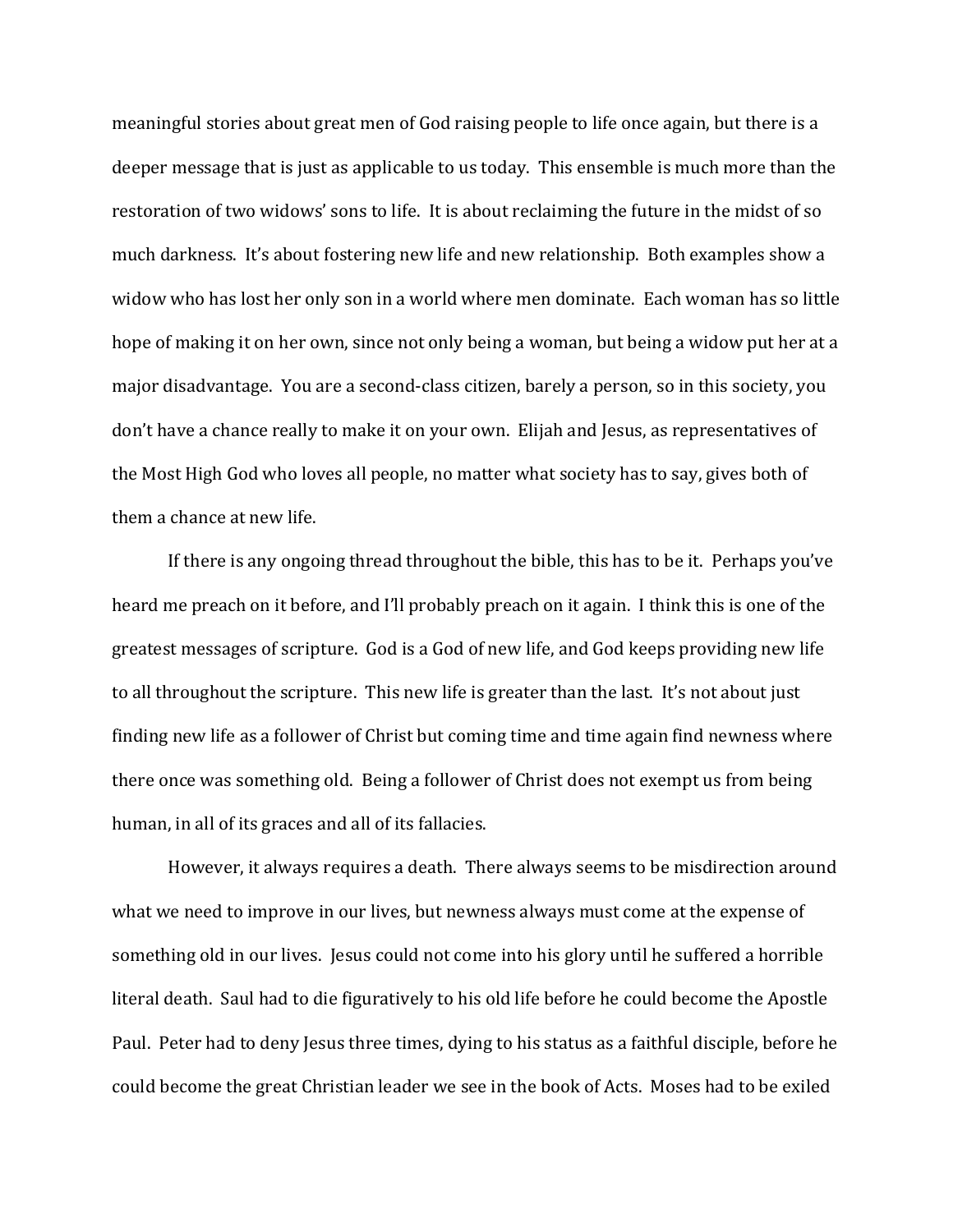from Egypt and face the burning bush, a dying to his old life, to become the great prophet of the exodus. These women could not claim a new life until they had their sons, their main way of making a living, die. After the death, then the people could come into new life in all its forms.

Our lives are full of misdirection. Culture calls us toward things they call important which really don't matter in the long run. Our world tells us that self-improvement is about getting the newest thing immediately or working on the most insignificant things. The cultural church thinks that just coming to church is more than enough to make us feel like we are fully Christian. Instead, we are called to something else: the ongoing growth of new life in us. We aren't all called to fall off our horses and become the next great Apostle, like Paul. However, we called to hear how God is supporting us into new life. It's often not obvious; it requires we look deeply under the surface, just like these stories. To look deeply requires work and time. God loved and cared for these women when it seemed like hope was lost, and all they could see is death. God renewed their hearts and minds toward living fully. We always have places where we think there is hopelessness, and that is a place of death where we must die. From there, we can find that new life is waiting to be born and show us God's ways.

We can look at these stories two ways. We can look at them as just a story where the dead are raised and celebrate along with the mothers who have their sons restored to them. That may be a misdirection, when the action becomes more important than the overall message. On the other hand, we can seek the deeper message. We can see, just like a lot of scripture, these are stories that happen time and time again in new ways. We all suffer deaths in our lives, the daily deaths that make us mourn and things that make us